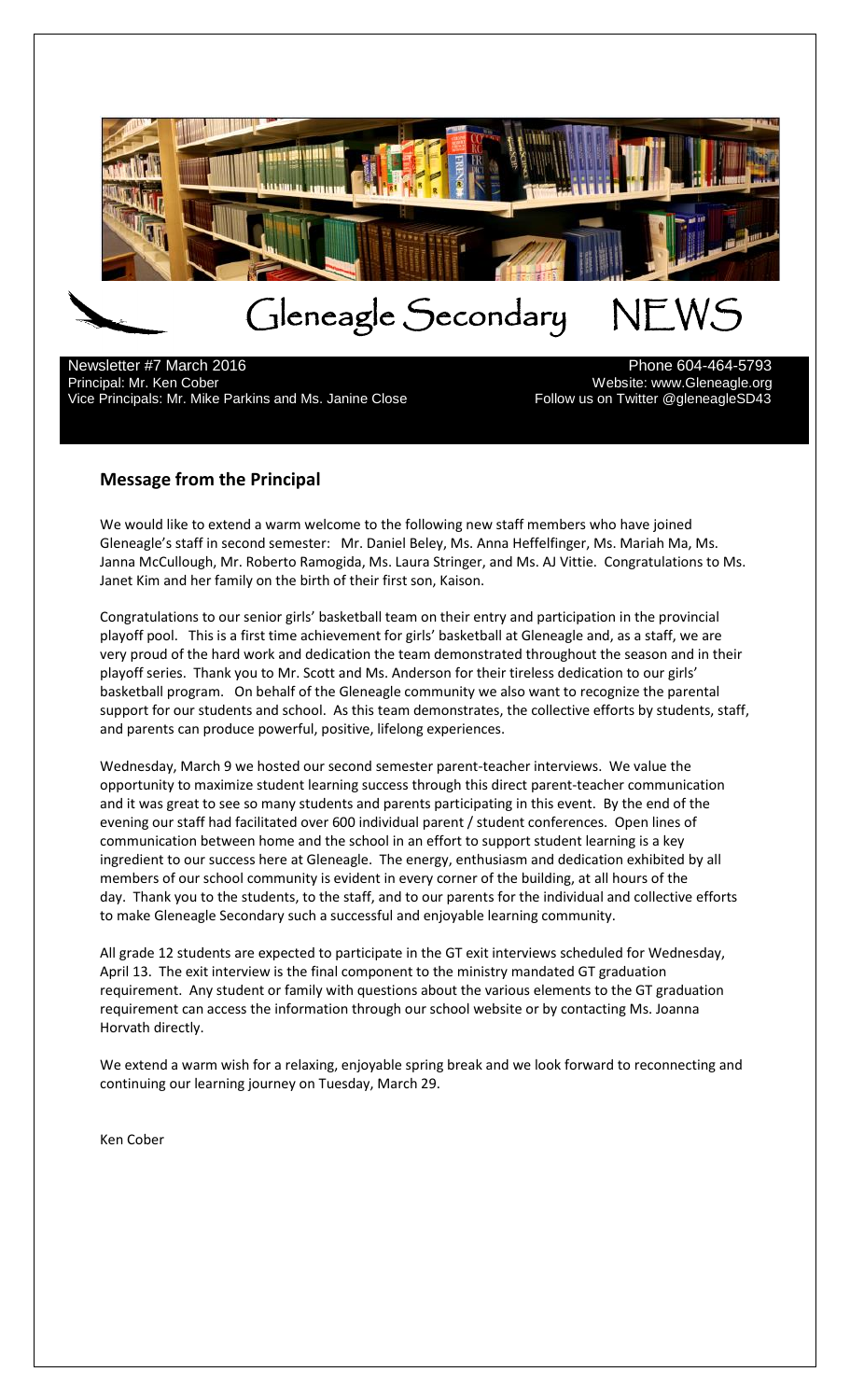## **Grad Transitions**

**Grades 9-11 – Daily Physical Activity:** Students who have not yet completed their DPA entry for this year should do so ASAP. The next assessment of completion will be done on the next report card. Go to [www.gleneagle.org](http://www.gleneagle.org/) click on "programs & services" and then "grad transitions" and follow the instructions on the site. Contact Ms. Horvath at *jhorvath@sd43.bc.ca* if you have any questions. **Grad Transitions**: Students graduating in June 2016 must complete the GT assignments (original due date was February 11<sup>th</sup>) and the Exit Interview (April 13<sup>th</sup>, 2016). Information on how to prepare for your Exit Interview is on the main GT page (tab at the top left). Remember - GT is a requirement for graduation and worth 4 credits. Contact Ms. Horvath at [jhorvath@sd43.bc.ca](mailto:jhorvath@sd43.bc.ca) if you have any questions.

**Planning 10 teachers** are looking for people with experience interviewing and hiring to participate in our mock job interviews. This is the culminating activity for our job seeking unit. If you are available anytime throughout the day on April  $6<sup>th</sup>$ , please email Joanna Horvath [\(jhorvath@sd43.bc.ca\)](mailto:jhorvath@sd43.bc.ca).

**Gleneagle Parents** - Every year our grade 12's complete Graduation Transitions as a part of their graduation program. The culminating activity is an Exit Interview which will be taking place on April 13<sup>th</sup> from 1:15 – 3:10. Students prepare a 10 minute presentation highlighting their transition from school to life after graduation.

We are looking for parents who would be interested in taking part in the Exit Interviews. Parents would be matched with a teacher and would have the chance to experience 4 or 5 presentations throughout the afternoon. The role of the teacher and the parent is to simply listen to the students' stories and provide some feedback. It is a wonderful experience to see how the students have grown and to hear about their goals and aspirations for the future.

If you would like more information on the Exit Interviews or if you'd like to volunteer on April 13th, please email Joanna Horvath [\(jhorvath@sd43.bc.ca](mailto:jhorvath@sd43.bc.ca)). You don't have to have a child in grade 12 to get involved. We'd love to have you.

## **Math Challengers**

Congratulations to our MATH CHALLENGERS team for positioning themselves among other teams and represented their school in the Provincial round of the Math 9 competition at UBC.

## **Spring Basketball**

If there are any Grade 9, 10 and 11 boys interested in Spring Basketball, please see Mr. Bingley in Room 222. Basketball will be starting right after Spring Break.

# **Multicultural Club**



The Multicultural Club went to Flight of the Dragon/Fly over Canada - a back-to-back double feature at Canada Place. Not only did we soar over China followed by Canada, but we walked down the cobblestone streets of Gastown and took pictures at the Olympic flame! Sponsored by Ms. Leblond and Mrs. Gregory, this field trip was a fun cultural experience.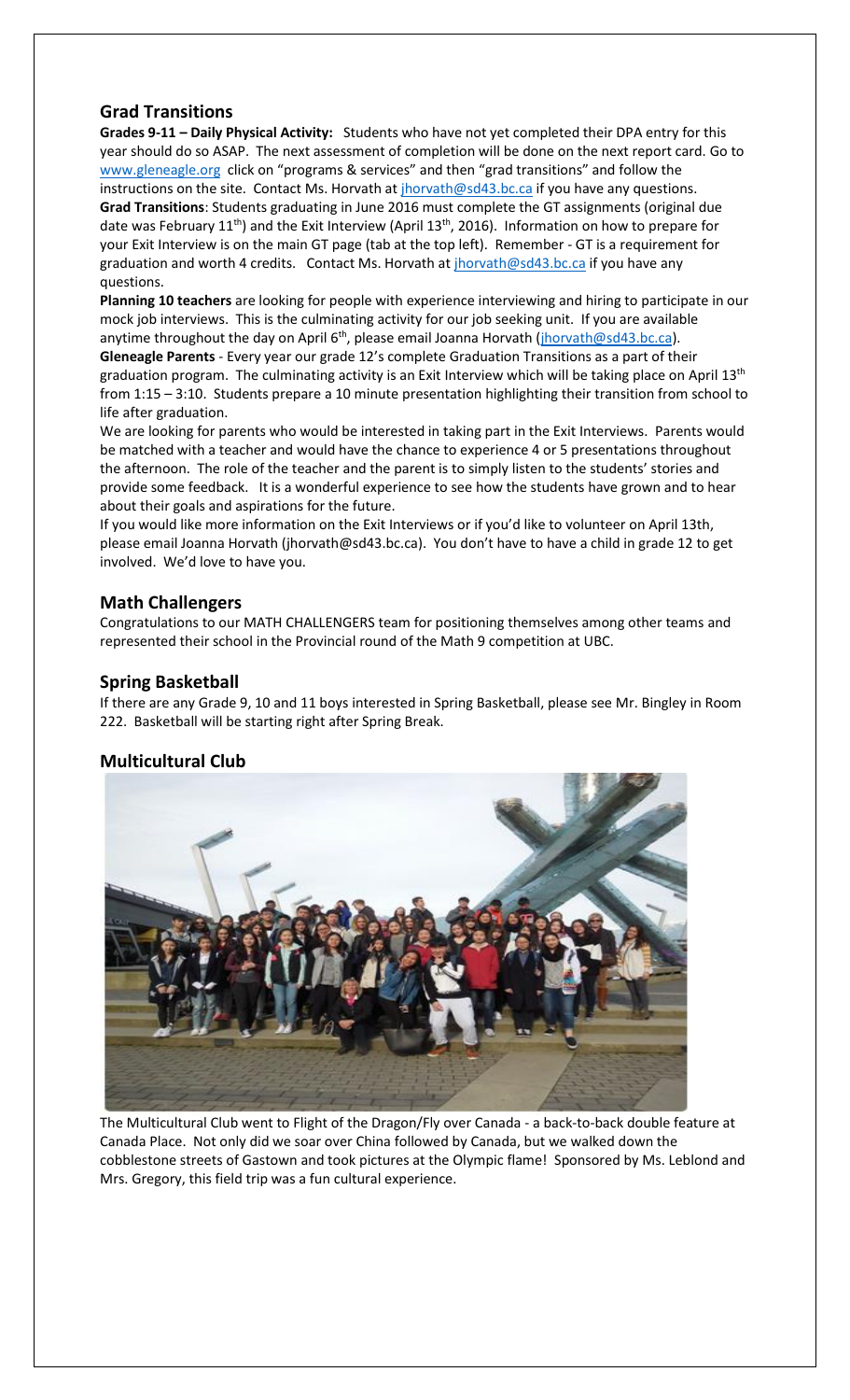### **COAST**

The COAST program is excited to be hosting our second annual movie night Fundraiser with the Vancouver International Mountain Film Festival in our MPR. It will be on Wednesday April 20th, 2016 from 7:00pm-10:00pm. The tickets are \$10 for students and \$14 for adults. You can buy tickets on our Gleneagle Home Page by simply clicking the VIMFF button. Hope you can make it.

#### **Student News**

#### **Gleneagle Students Astound with their performance at CTA Pro-D Day.**

Lyle Hendriks and Jamie Fajber brought 1000 teachers to their feet at the CTA Pro-D day on February 19. Their poem, "Lighthouses," was a deeply honest and insightful portrait of the power that teachers have in the lives of their young charges. Lyle and Jamie were able to turn words into art, rhythm into sound, and meaning from experience. They have received numerous accolades since and many in the audience have stated that the performance was the highlight of their day. Many educators were brought to tears. Their performance was nothing short of electrifying. Congratulations, Jamie and Lyle!

#### **Attention All International Students whose tuition ends June 30th 2016**

This is a reminder that your tuition fees are due April 15<sup>th</sup> 2016. Please speak with your parents to ensure you keep your space in our school district and pay on time.

#### **Important Dates to Remember**

March  $14<sup>th</sup>$  – March 24, 2016 Spring Vacation

March 25, 2016 Good Friday – School closed March 28, 2016 Easter Monday – School closed March 29, 2016 **School Re-opens after Spring Vacation** School Re-opens after Spring Vacation April 15, 2016 District Non-Instructional Day – School Closed



**2015-2016 GLENEAGLE YEARBOOKS ARE AVAILABLE FOR PURCHASE \$55.00**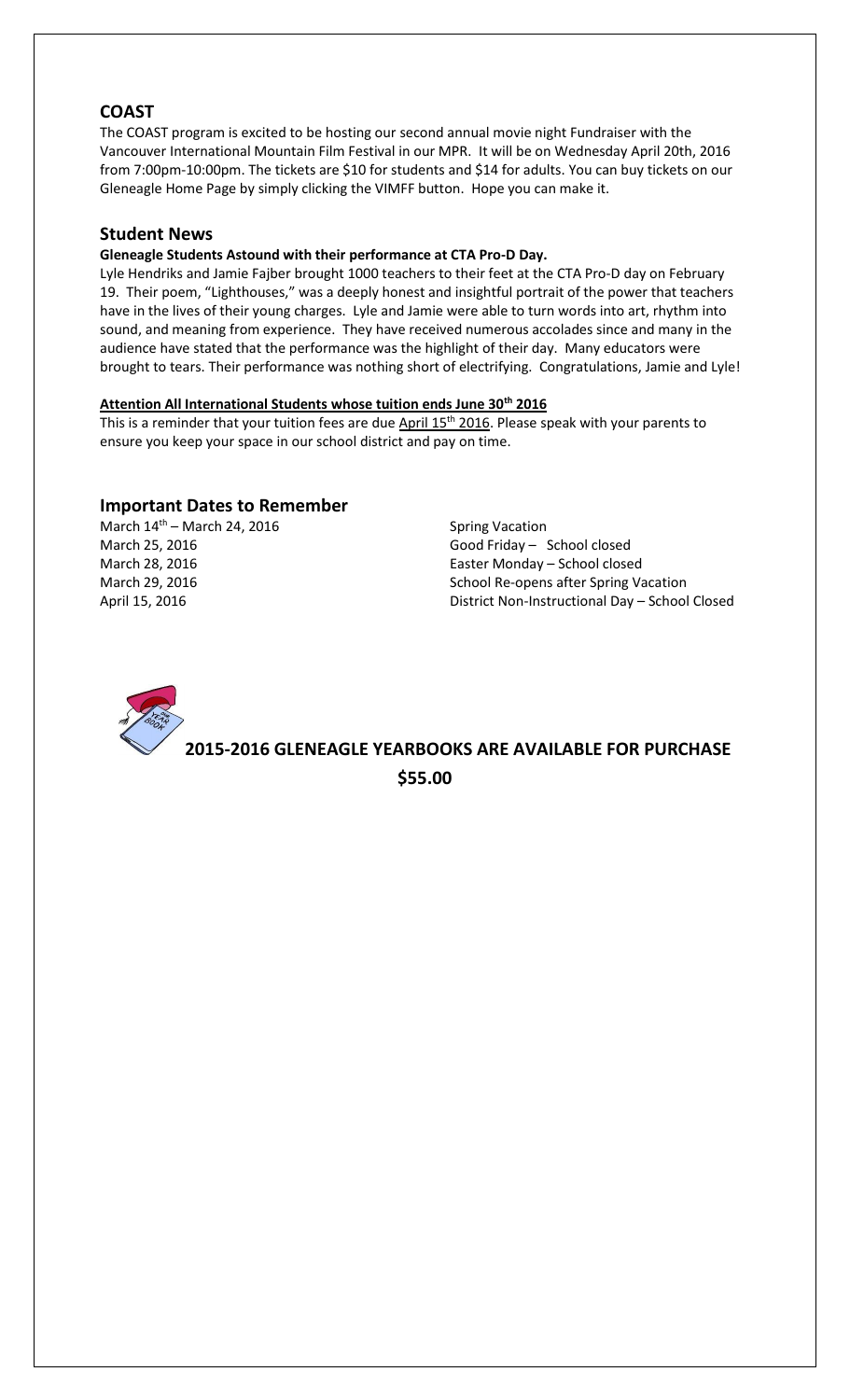